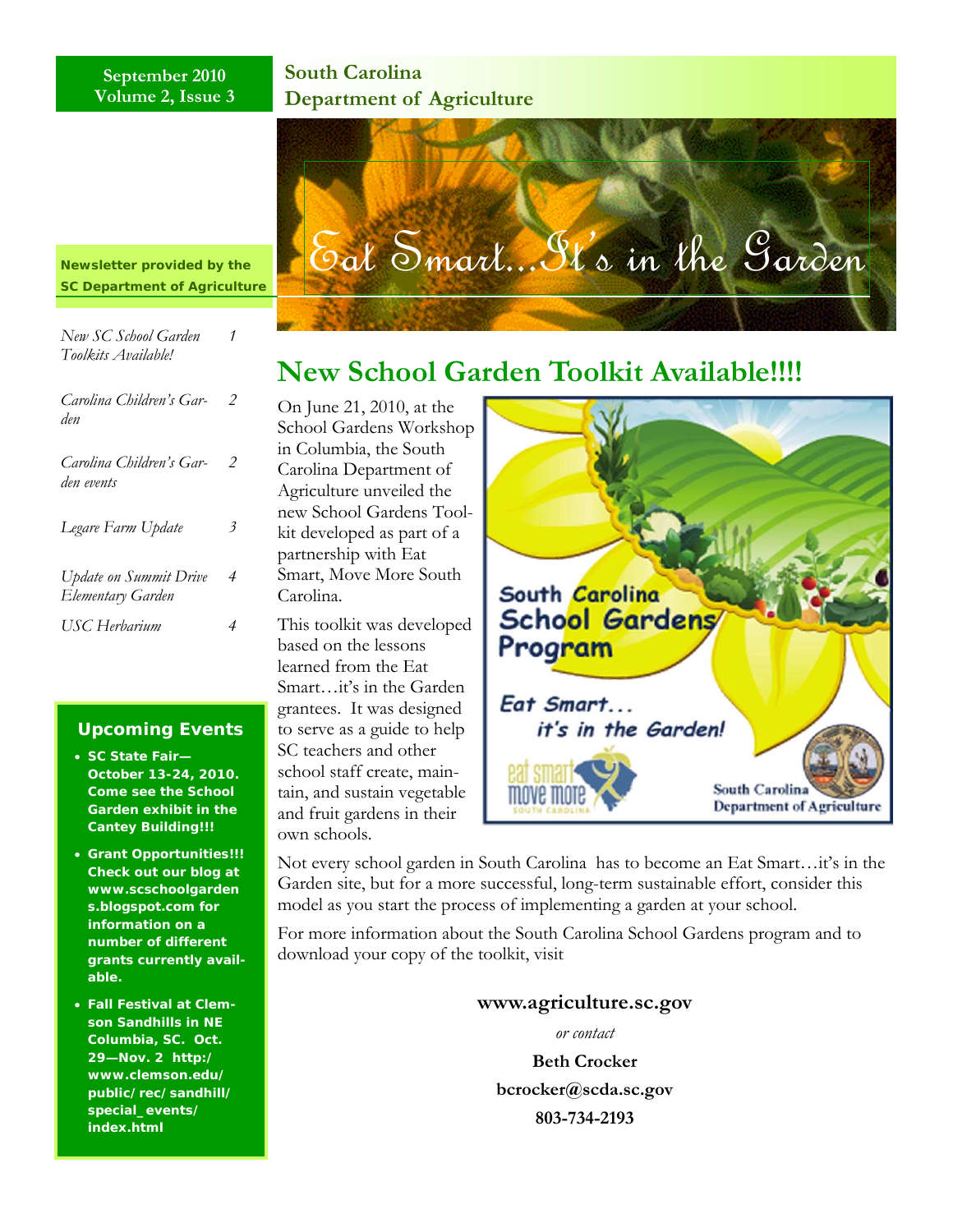## **Carolina Children's Garden in Columbia, SC**

**The Carolina Children's Garden is located at the Clemson University Sandhill Research and Education Center (REC) in northeast Columbia.** 

Since its debut in October 1997 the Carolina Children's Garden (CCG) at the Clemson University Sandhill Research and Education Center (REC) in northeast Columbia has been a retreat for families to connect with nature, each other, and the eco-challenges facing homeowners in a burgeoning suburban environment. Situated on a two-acre site the twelve theme gardens inspire, educate and motivate the public to garden with children at home and in the community.

Each garden offers imaginative contexts for playing among plants while demonstrating earth-friendly practices. From inception the CCG has been overseen by a committee of community volunteers. Today Master Gardeners supervise and support the garden in countless ways including maintaining the gardens and website, publicizing the garden to media and the public, assisting with teaching and managing education programs, procuring funds and donations, and recruiting volunteers. Since the CCG is one of many long-term Master Gardener volunteer responsibilities, the pool of human resources is finite. Whereas volunteers are an essential adjunct to all public gardens, no sustainable children's garden can operate solely with volunteers. In addition to offering a selfguided adventure with nature, the CCG has, over the years, provided environmental education programs targeting children, families, and teachers.

Exhibits of interest include:

**Mr. McGregor's Garden** is a page from Beatrix Potter's *Tale of Peter Rabbit*.

**The Butterfly Garden** is a brewery and nursery for butterflies.

**An ABC Garden** grows flowers in alphabetical order along a white picket fence.

**Pooh's Corner** is abuzz with the adventures of Pooh and pals in 100 acre wood.

**Tea Olive Room** is an evergreen hideaway for reading favorite books al fresco.

**Mesozoic Memories** is a flashback to days of a dinosaur dynasty.

**Three Bears Homestead** is a country estate for papa, mama and baby bear.

**Carolina Fence** displays a collage of natural history artifacts of the state.

**Old MacDonald's Farm**  grows historic crops of South Carolina.



**Bird Garden** attracts native and migratory species for food, shelter and nesting.

**Growing Healthy** gets chil-<br>dren eating fruits and vegetables by growing their own.

**The Rain Garden** diverts stormwater runoff to a green plant filtering system.

# **Carolina Children's Garden Upcoming Events!!**



Fall is the perfect time to visit the Clemson Sandhill Research and Education Center in northeast Columbia, 900 Clemson Road. Families will enjoy walking the trails as they wind through forests and **Little Leaves: Autumn Ar**past ponds, creeks, and fields. Be sure to pause at the Carolina Children's Garden to walk. Recommended for ages peek inside Old MacDonald's 3-8. farmhouse, and watch out for dinosaurs in Mesozoic

Memories! Before you leave, stroll through the Conservation Station to learn more about South Carolina's natural resources. Also check out the fall education program schedule--there's something for everyone! \$2 child. Advanced registration required at: 803-459-3212, e-mail carolinachildrensgarden@gmail.com.

# **September 22, 10-11 am**

**rives!** Fall themed story time, craft, and nature

**October 22, 3:30-4:30 pm**, **Wildlife: Animal Spoor.**  What is "spoor" and what does it tell us about local wildlife? Make-and-take craft included. Recommended for ages 6-12.

#### **October 23, 9-11 am Garden Chemis-**

**try Quick**! What does pH mean? Explore the concept of pH with a fun chemistry experiment and discover what pH has to do with gardening. Recommended for ages 6-12..



**November 5, 3:30-4:30 pm Soil Conservation** What's the "dirt" on dirt? Build a soil profile, explore erosion and soil conservation techniques, and classify soils based on their characteristics. Recommended for ages 6-12.

*(Continued on back cover)*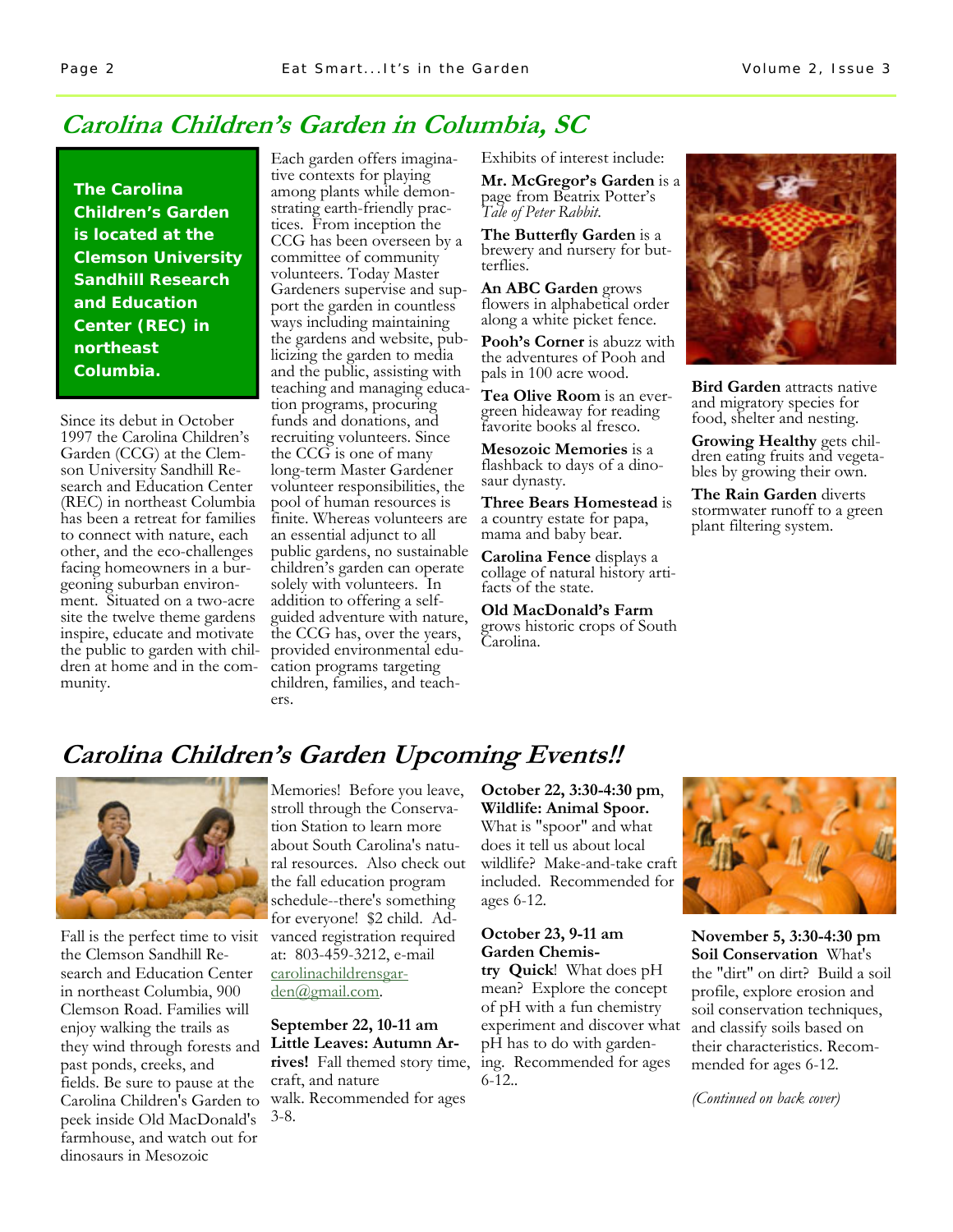### **Farming Update from Legare Farms** *by Helen Legare-Floyd*



monthly update talking about all of weeks of the CSA deliveries. *Every month, Helen writes a the going-ons at her family farm, Legare Farms in Johns Island, SC. Check out these excerpts from her monthly newsletter.*

**July:** We are in the midst of the second week of summer camp. We're bush-hogging pasture to keep the unwanted weeds out. We're getting up tomatoes stakes and string and pulling the black plastic mulch out of the vegetable fields. Once the plastic is up then we'll disk plow the fields to turn under the old vegetable bushes and any weeds. The first week of August we'll start putting out fertilizer and then lay new plastic mulch and plant seeds for the fall crop. We already have some tomato and pepper seed started in the greenhouse. We are still picking okra, peppers, and eggplant. We'll cut the pepper and eggplant bushes back to about 2 feet tall, then they will flush new growth with the help of a sidedressing of fertilizer. We'll pick more peppers and eggplants for the fall from the new growth. We'll also do this with the okra plants but not until sometime in August

because we are at the peak of production now. Okra will keep bearing until the first frost. I've been studying the seed catalogs trying to make wise choices for the fall plantings. It really is tricky to make sure not to plant too early but also to get the crop planted in time to harvest within the six

I think winter squash is the toughest one because they don't really like the hot humid weather of late summer but are a long season crop taking 90 days to mature. I wish everything was as easy to grown as radishes. They almost always turn out well and do it really quick with a mature time of 20 days.

#### **History of the Farm**

Our farm is called Hanscombe Point. This property was a King's grant to Thomas Hanscombe. He left the property to our great great grandfather because he didn't have any children of his own. Thomas Hanscombe also gave the property for the Johns Island Presbyterian Church which was built in 1719. The church was established in 1710 and is celebrating their 300th anniversary this year. Our family has been members there most of that time and 5 generations of Legares are buried in the churchyard. The farm is called the Point because it has water on 3 sides. There is only 300 acres of the property, but when you're paying

taxes on it, that's a lot. Our family has grown a lot of things over the years and always been willing to change with the times. We have always grown beef cattle and chickens. Sheep have come and gone at the Point. Our great grandfather had a real love for sheep but my grandfather didn't have that love so he sold all the sheep as soon as his father passed away. We brought sheep back to the farm about 6 years ago. Our family has also grown cotton, indigo, soybeans, corn, potatoes, and of coarse vegetables. In the 1980's when tradition farming was looking very bleak, our father started growing sod. He and his partner were some of the first farmers in SC to try sod. The sod business was very good to us for several years. We started growing nursery crops in the late 80's after I came back home to the farm. We have learned to diversify and change with the times. Hopefully that will keep us going for another nine generations.

**August:** We are planting Fall vegetables this month. We are really enjoying the rain everyday but could do with less heat. We're still picking okra which loves the heat. The pumpkin plants are coming along really well. We're keeping our fingers crossed that we won't have any disease or insect problems this year. I think we have a chance to make one of the best pumpkin crops in a long time.

We've already booked a few Pumpkin Patch field trips for October and hope to book a lot more . The eggplant and peppers are flushing out nicely after we cut them back. We should have a good fall crop from them. The tomatoes look good just hope we don't get an early frost. I'm looking forward to the first collards of the season. We've been busy making okra pickles and the salsas are all finished and ready for purchase. I've been doing quality control on the corn salsa. Nothing better than Fritos Scoops and corn or peach salsa. Somebody has to make sure it's good enough to sell. We've really had to pay special attention to the animals in this heat. It almost takes someone full time to make sure everybody has water. It always amazes me how much water a pig can drink. Pigs like to lay in the water as much as they like to drink it. The cows seem to find water on their own. They will walk past a watering trough of fresh clean water to drink out of a mud puddle every time. I love to watch the cows on a hot day when they wade down into the pond and all you can see is their heads. They know how to cool off at the swimming hole just like we do. Chickens drink a lot in this heat also. They don't seem to eat as much but they sure suck up the water. They unfortunately don't lay as many eggs in the heat either.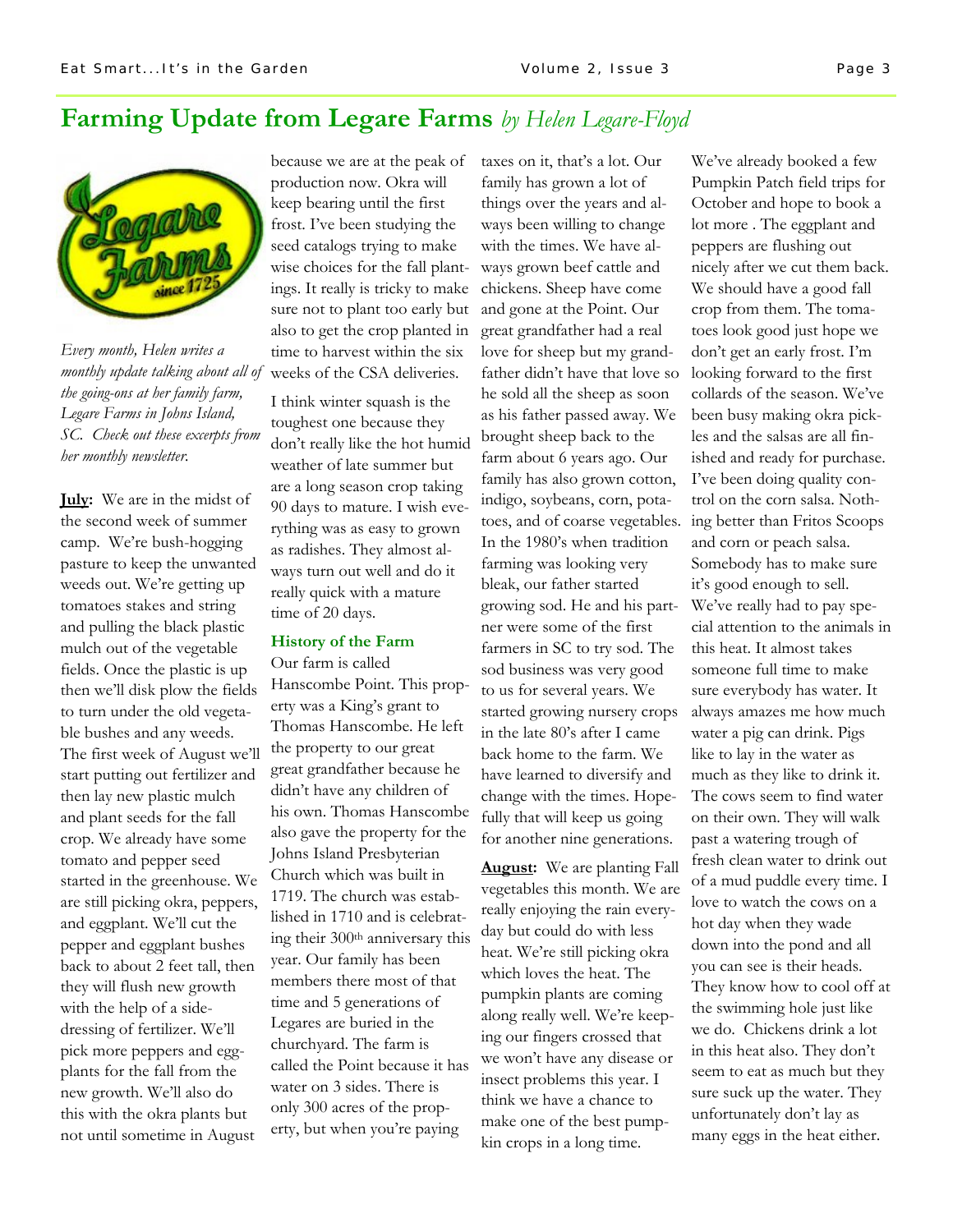### **Summit Drive Elementary Garden Update** *by Allison Walker*

At Summit Drive Elementary other Summit students. The in Greenville, we are preparing for our fall growing and resting season. The kids are planting broccoli, cabbage, onions and garlic. They are also growing mustard greens for the unofficial school mascot iguana, Mr. Iggy. The rest of the raised beds will be put to rest for the winter with heavy mulching. Since we received the Eat Smart…It's in the Garden Mini Grant, we have seen a huge increase in the use of the garden by the teachers and staff. We dug and mulched a path, built 4 large benches and purchased a storage bin so we can keep all our tools outside. We (parents) are conducting a Nature Zone Experience on Thursday afternoons with some of the late-stay kids and

after school director is now taking the students out to the garden herself almost every Friday. Their next project, besides weeding, is to rebuild our scare crow.

The K4, K5, first grade and one special needs class at Summit Drive lost their science lab time due to budget cuts. Our administration is being very creative and is trying to offer science education (outside the classroom) once per month. We used the garden for our science lab for two days this week and helped approximately 175 kids dig, compost and water the plants. We even had an added bonus of Monarch caterpillars in our milkweed.

The Summit Drive teachers are beginning to see the garden as an outdoor classroom.

One second grade class is doing their creative writing assignment in the garden – the benches are really useful! The kindergarteners are notso-patiently waiting for the peppers to get large enough to eat. The stay-late students are getting exercise and learning gardening skills. The Challenge class is planning on constructing a bridge in the garden. We're selling our pumpkins at our upcoming Fall Festival. We see endless possibilities for our garden at Summit Drive. The grant we received has really helped us along in our plans for a living, breathing outdoor classroom.



**"We see endless possibilities for our garden at Summit Drive. The grant we received has really helped us along in our plans for a living, breathing outdoor classroom."** 

**- Allison Walker, Garden Manager & Parent** 



**Students at the Summit Drive Elementary School Garden** 

## **USC Herbarium** *by Chandra Cooper*

The University of South Carolina Herbarium, located at the University's Columbia Campus, houses South Carolina's largest collection of dried plant specimens preserved for scientific study. Founded in 1907 by Dr. Andrew Charles Moore, and formally named in his honor in 1986, the original holdings have grown to include over 100,000 specimens of vascular and nonvascular plant material. Researchers and visitors to the Herbarium can browse a comprehensive collection of Southeastern flora, including the Henry W. Ravenel Collection of Con-

verse College, a collection of<br>19<sup>th</sup> century scientist and botanist Henry William Ravenel. Now over 100 years old, the University of South Carolina Herbarium is active in research, teaching, and public outreach.

The Herbarium offers free plant identification services to the public (including to schools interested in identifying native and cultivated plants in their schoolyards and classroom gardens) and participates in several science education initiatives. On occasion, Herbarium staff members are able to make presentations about South Carolina

flora, botany, and the functions and importance of herbaria. Additionally, a worldfamous superhero named Plantman frequents the Herbarium and has been known to make appearances at local events. Although Plantman is a mysterious superhero, one who has a very busy schedule, he is occasionally available to visit schools. If you are a teacher and would like to schedule an appearance, contact Dr. John Nelson, Curator of the Herbarium, at 803-777- 8196. Perhaps he can communicate with Plantman and set something up…!



**www.herbarium.org**